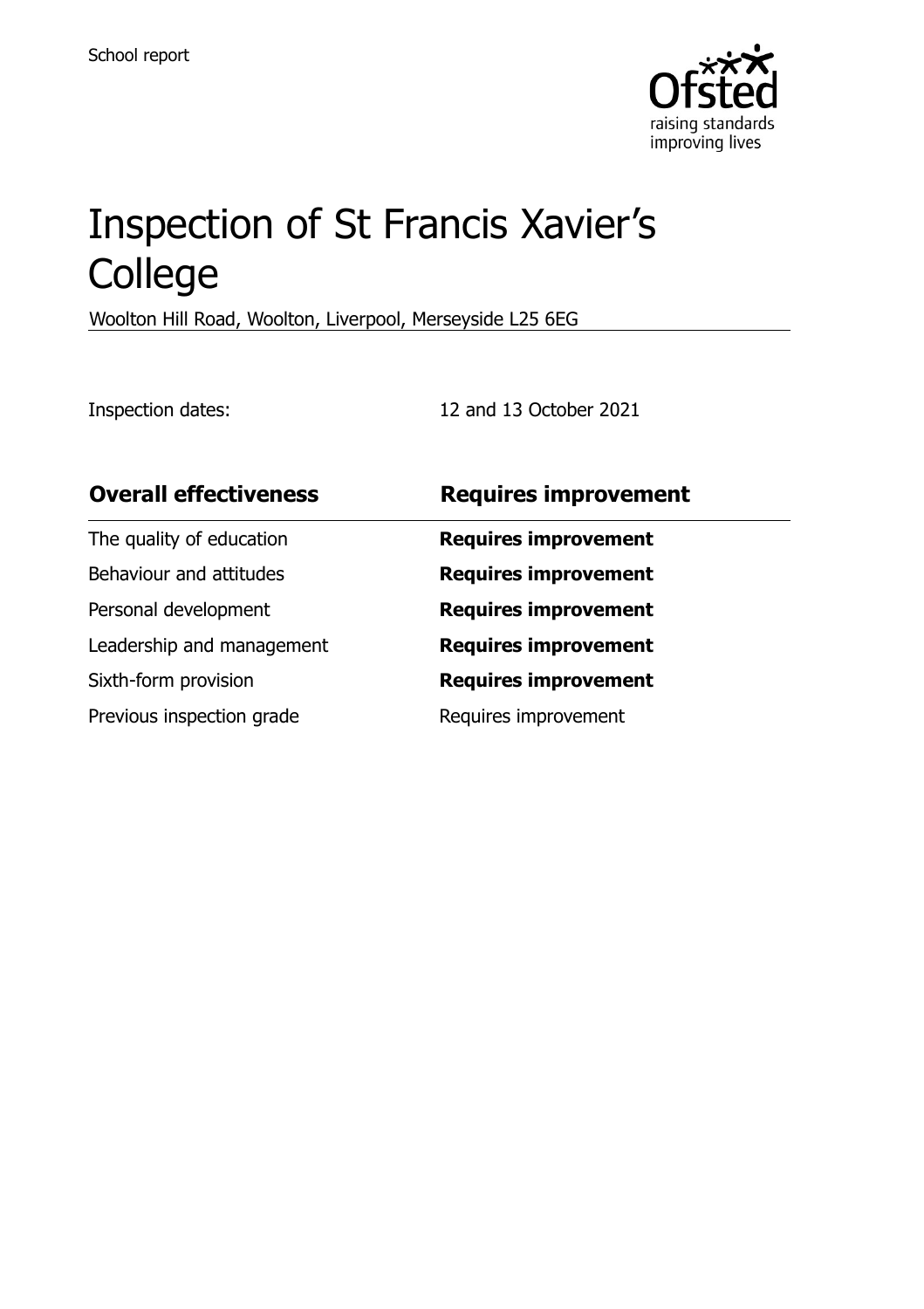

# **What is it like to attend this school?**

Leaders have raised their expectations of pupils' behaviour. Most pupils respect each other and their teachers. Consequently, pupils learn without interruption in most lessons. However, a small minority of pupils disrupt learning. Most pupils behave in a calm and orderly way around the school. However, some pupils behave in a boisterous way in some buildings during breaktimes. Students in the sixth form are mature and behave extremely well.

All pupils who spoke with inspectors said that they feel safe. They told inspectors that there is always someone who will listen to them and take them seriously if they have any concerns or worries. Most pupils are confident that staff would deal with bullying quickly if it should happen.

Pupils appreciate the extensive range of extra-curricular activities and clubs on offer, such as chess, music technology and badminton. They spoke positively about the 'Humanutopia' programme which promotes their mental health and well-being.

Pupils, including those with special educational needs and/or disabilities (SEND), have not achieved well over time. This is partly because of the negative impact of turbulence in senior leadership. However, leaders' recent actions are helping to improve the quality of education that pupils receive.

#### **What does the school do well and what does it need to do better?**

Leaders have responded swiftly to the concerns raised at the additional monitoring inspection in March 2021. Their actions are having a positive impact, particularly in relation to safeguarding and pupils' behaviour and attitudes. Leaders have ensured that subject leaders are focused on reviewing curriculum plans and supporting staff to deliver these plans more effectively.

Leaders have provided training to staff to develop their expertise in managing pupils' behaviour. Leaders have improved the quality of record-keeping of pupils' behaviour. This is helping leaders to analyse behaviour trends and respond quickly to any incidents of poor behaviour and bullying. Most pupils and all sixth-form students get on well with each other during lessons and social times. However, the new behaviour system is not used consistently well by all staff. This means that some staff allow boisterous behaviour to go unchecked during lessons and social times.

Leaders have improved pupils' awareness of the importance of tolerance and respecting peoples' differences through assemblies and the personal, health, social and economic education (PHSE) curriculum. Leaders and teachers challenge any inappropriate comments made by pupils. Staff and pupils told inspectors that most pupils are respectful to each other and to adults. Pupils learn about different religions and about democracy. However, some aspects of the PHSE curriculum are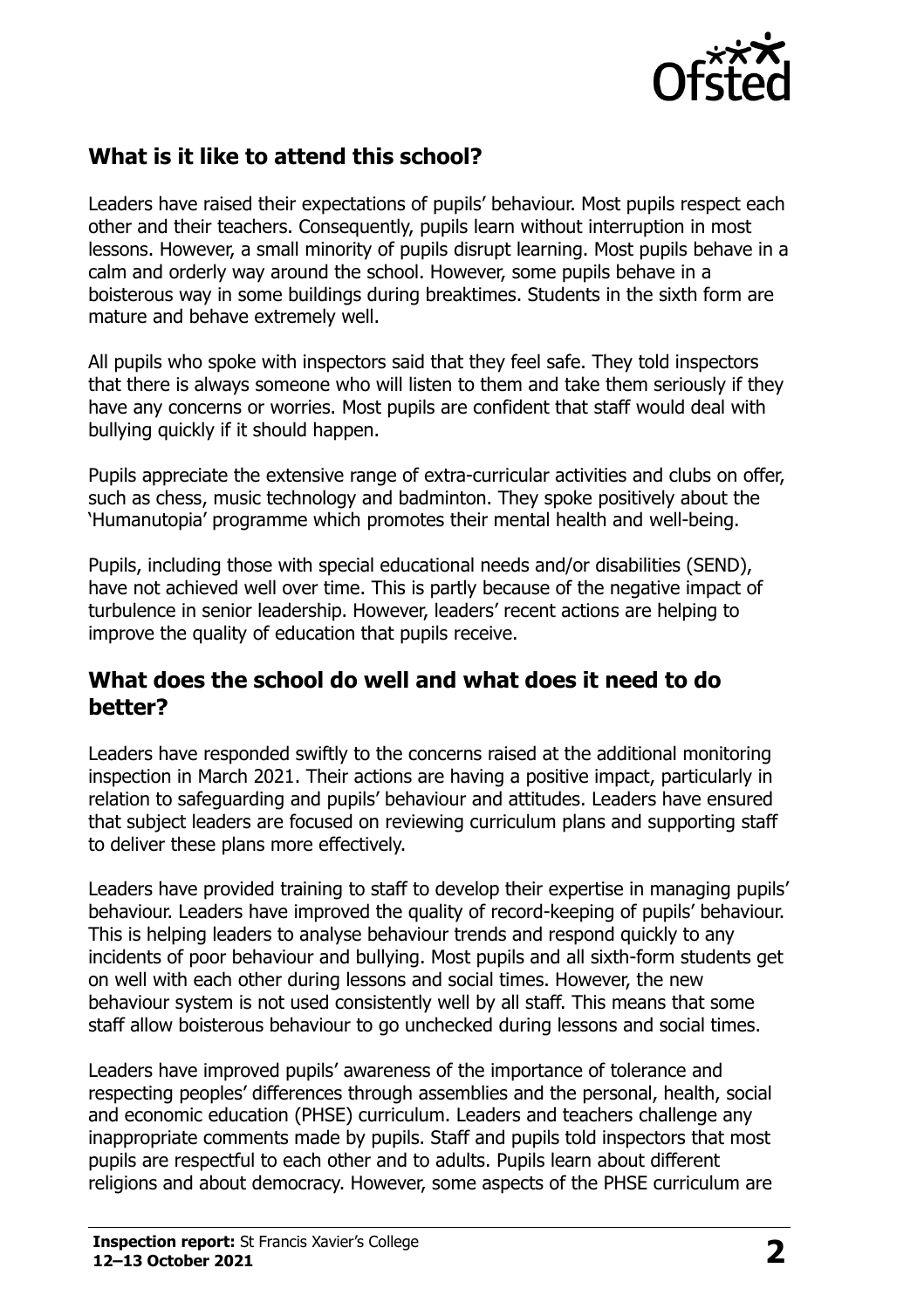

not well planned. This means that some content, such as healthy relationships, is not always age-appropriate.

Some subject curriculums in key stages 3 and 4 and the sixth form focus precisely on what pupils and students need to know and when they should learn this content. This helps pupils to build on their knowledge and deepen their understanding. However, some curriculum plans are not planned well enough. The content that subject leaders want pupils to learn is not clearly identified. Consequently, some pupils and students do not have the knowledge that they need to be successful in their future learning. In these subjects, assessment strategies are not effective. This is because teachers are unsure of the key knowledge that pupils should know. This means that their checks on pupils' learning do not provide good enough information about what pupils are remembering.

Pupils in key stage 4 now have more choice in their GCSE options than they did before. This is particularly true for those pupils who wish to study a language. Consequently, the uptake of the English Baccalaureate suite of subjects is rising.

Leaders assess and identify the needs of pupils with SEND well. However, until recently, teachers have not received enough clear information or suitable training to equip them to support these pupils' needs. As a result, some teachers do not adapt the way that the curriculum is delivered to these pupils. This means that some pupils with SEND are not able to progress through the curriculum as well as they should.

Leaders have made reading a priority. Pupils have access to high-quality texts in the library. Pupils who struggle to read get extra support to develop their fluency and confidence with reading.

Pupils and students benefit from effective careers information, advice and guidance, such as careers fairs. Students in the sixth form value the support that they receive for applications to university and apprenticeships. Leaders ensure that all pupils and students are supported to move on to education, training and employment.

Most staff enjoy working at the school and feel that leaders are considerate of their workload. Teachers early in their careers feel well supported.

Over time, governors have not held leaders to account effectively for the weaker aspects of the school. However, more recently, they are beginning to provide more effective challenge and support to improve the school.

## **Safeguarding**

The arrangements for safeguarding are effective.

Leaders have increased the capacity of the school's safeguarding team. They have established a culture of vigilance in the school. Staff receive up-to-date safeguarding training. They know how to spot the signs that a pupil may be at risk. Staff know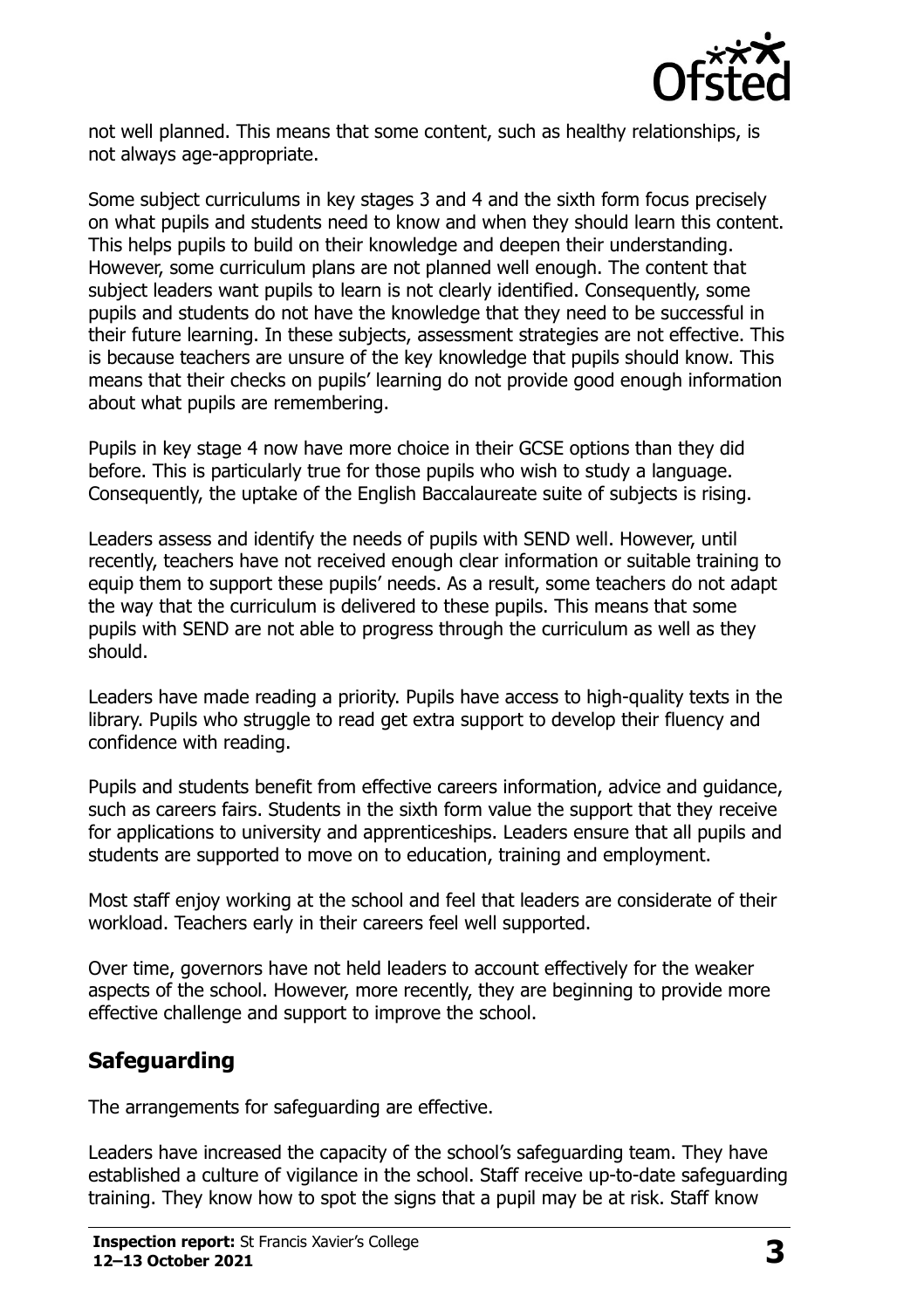

how to raise any concerns they may have. Leaders work well with external agencies, including the police, to make sure that pupils receive timely support if needed. Pupils know how to keep themselves safe when working online. Leaders work closely with alternative providers to ensure that pupils are well supported, attend well and are safe in their placements.

# **What does the school need to do to improve?**

#### **(Information for the school and appropriate authority)**

- Some subject leaders have not identified the precise knowledge that pupils should know and when this content should be taught. This hinders pupils and students from building on what they already know and can do. Subject leaders should ensure that all curriculum plans identify key knowledge and the order in which subject content should be delivered. They must also check that these plans are followed by teachers so that pupils and students learn more and remember more.
- In some subjects, teachers are unsure of the key knowledge that pupils must know. This hinders their checks on pupils' learning. It means that they do not have a firm understanding of what pupils remember or what they need to revisit. Subject leaders should ensure that teachers understand the essential knowledge that pupils need to gain. Leaders should also make sure that teachers are able to use assessment strategies effectively to keep a check on pupils' progress through the curriculum.
- Until recently, leaders have not provided teachers with clear information about the needs of pupils with SEND. Added to that, teachers have not had enough training to help them know how to support these pupils in their classes. This means that pupils with SEND do not learn as well as they should. Leaders should ensure that staff are suitably trained and receive useful information about the needs of these pupils so that they can adapt their teaching appropriately.
- Some staff do not follow the new behaviour policy. As a result, some lessons are disrupted by poor behaviour. This impedes pupils' learning. Leaders should ensure that the behaviour policy is consistently applied by all staff and understood by all pupils so that pupils' behaviour improves in lessons and around the school.
- Some aspects of the PHSE curriculum are not developed well. This limits how well pupils are prepared for their future lives. Leaders should ensure that they carefully plan and implement a coherent PHSE curriculum so that pupils and students learn the age-appropriate information that they need.

## **How can I feed back my views?**

You can use [Ofsted Parent View](http://parentview.ofsted.gov.uk/) to give Ofsted your opinion on your child's school, or to find out what other parents and carers think. We use information from Ofsted Parent View when deciding which schools to inspect, when to inspect them and as part of their inspection.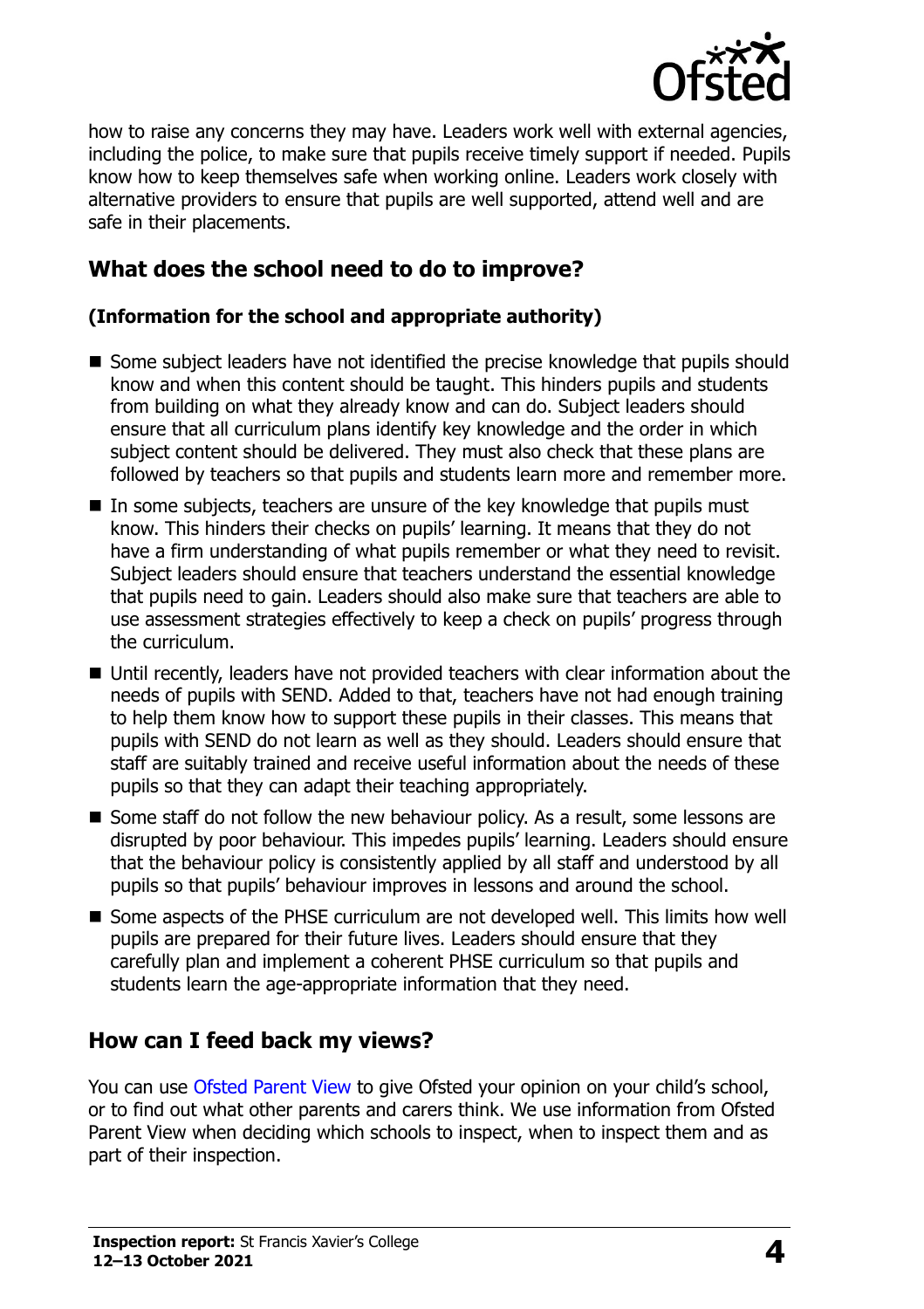

The Department for Education has further quidance on how to complain about a school.

If you are the school and you are not happy with the inspection or the report, you can [complain to Ofsted.](http://www.gov.uk/complain-ofsted-report)

# **Further information**

You can search for [published performance information](http://www.compare-school-performance.service.gov.uk/) about the school.

In the report, '[disadvantaged pupils](http://www.gov.uk/guidance/pupil-premium-information-for-schools-and-alternative-provision-settings)' refers to those pupils who attract government pupil premium funding: pupils claiming free school meals at any point in the last six years and pupils in care or who left care through adoption or another formal route.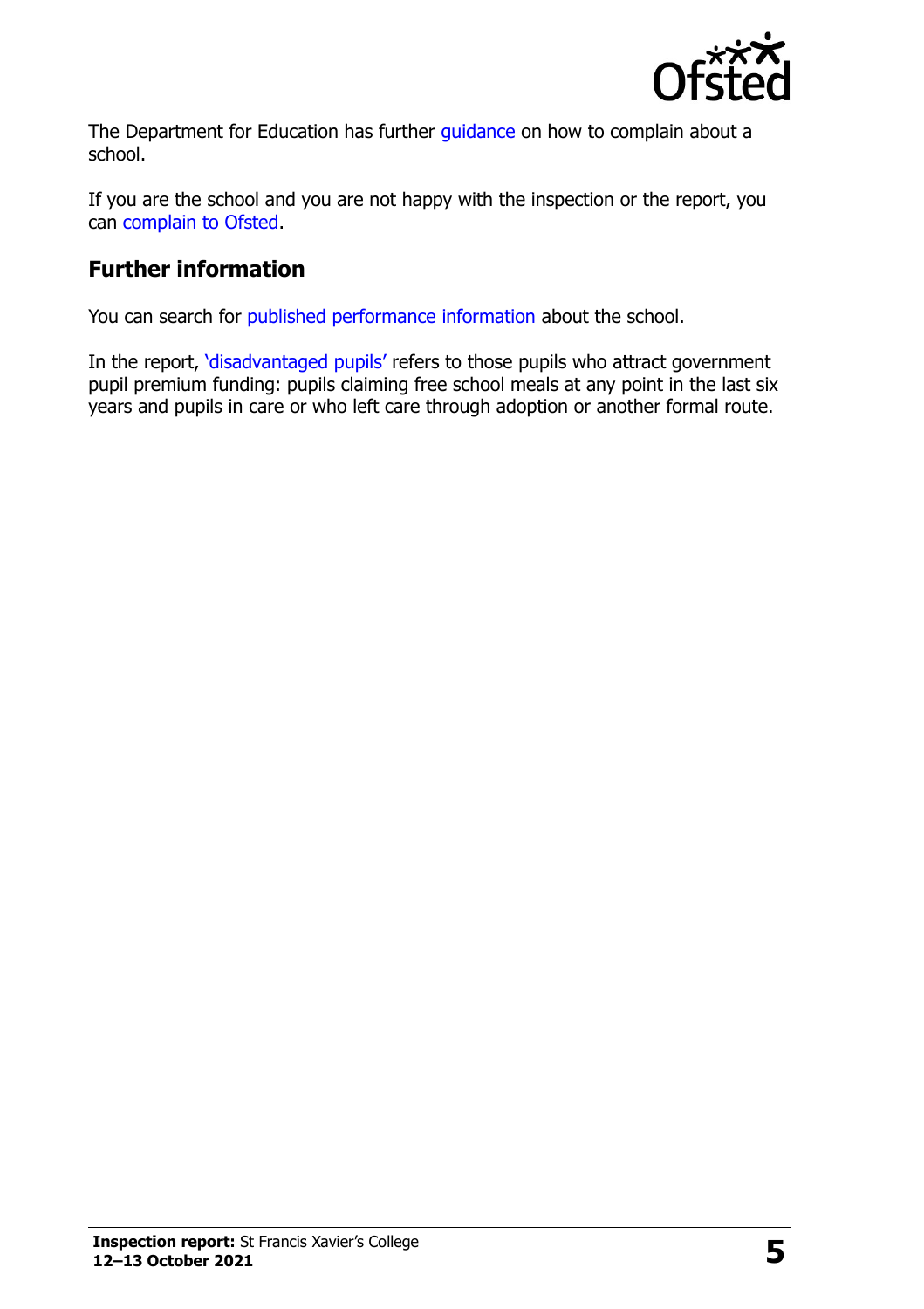

#### **School details**

| Unique reference number                            | 138463                                                          |  |
|----------------------------------------------------|-----------------------------------------------------------------|--|
| <b>Local authority</b>                             | Liverpool                                                       |  |
| <b>Inspection number</b>                           | 10184312                                                        |  |
| <b>Type of school</b>                              | Secondary comprehensive                                         |  |
| <b>School category</b>                             | Academy convertor                                               |  |
| Age range of pupils                                | 11 to 18                                                        |  |
| <b>Gender of pupils</b>                            | <b>Boys</b>                                                     |  |
| <b>Gender of pupils in sixth-form</b><br>provision | Mixed                                                           |  |
| Number of pupils on the school roll                | 1097                                                            |  |
| Of which, number on roll in the<br>sixth form      | 108                                                             |  |
| <b>Appropriate authority</b>                       | Board of trustees                                               |  |
| <b>Chair</b>                                       | Lisa Riccio-Jones                                               |  |
| <b>Headteacher</b>                                 | David Hayes                                                     |  |
| Website                                            | www.sfx1842.org                                                 |  |
| Date of previous inspection                        | 30 September 2019, under section 8 of<br>the Education Act 2005 |  |

#### **Information about this school**

- The school has a Catholic ethos. The school had its most recent section 48 inspection in June 2018.
- The current headteacher formally took up the post in April 2021. A new deputy headteacher was appointed in September 2021.
- A new chair and vice-chair of governors were appointed in September 2021.
- The school uses eight alternative providers for off-site provision for a small number of pupils.
- The school meets the requirements of the Baker Clause, which requires schools to provide pupils in Years 8 to 13 with information about approved technical education qualifications and apprenticeships.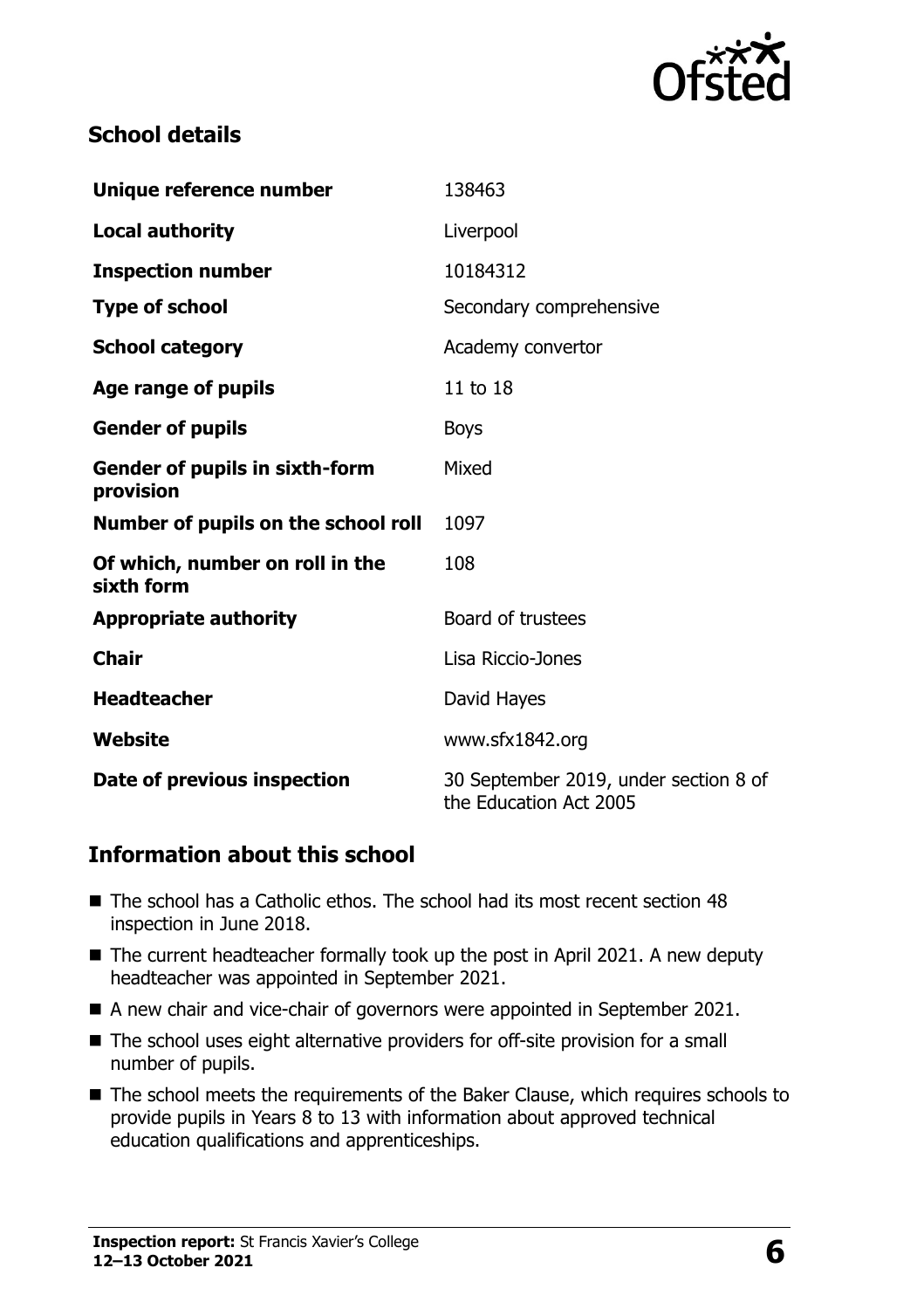

### **Information about this inspection**

The inspectors carried out this inspection under section 8 of the Education Act 2005. The inspectors deemed the inspection a section 5 inspection under the same Act.

- This was the first routine inspection the school received since the COVID-19 pandemic began. Inspectors discussed the impact of the pandemic with the school leaders and have taken that into account in their evaluation.
- Inspectors spoke with the headteacher, other senior leaders, subject leaders, staff, the chair and vice-chair of the governing body and a representative of the local authority. Inspectors held telephone calls with a representative of the Archdiocese of Liverpool, a representative of the local authority, and representatives of three alternative providers.
- Inspectors spoke to many pupils and students about their experiences of school and their views on behaviour and bullying. Inspectors also observed their behaviour during lessons and at breaktimes.
- Inspectors checked the school's safeguarding policies and procedures and the school's single central record. Inspectors met with leaders, staff, pupils and students to check how effective safeguarding is in the school.
- Inspectors reviewed a wide range of evidence, including the school's selfevaluation document, improvement plans, minutes of governing body meetings and records of pupils' behaviour and attendance.
- Inspectors considered the responses to Parent View, Ofsted's online questionnaire, and the responses to the pupil and staff surveys.
- Inspectors carried out deep dives in art and design, art technology, history, mathematics and science. Inspectors met with staff, visited lessons, looked at pupils' and students' work and spoke with them about their learning. In addition, inspectors reviewed the curriculum planning for English, computing, geography, physical education and PHSE.

#### **Inspection team**

| Ahmed Marikar, lead inspector | Her Majesty's Inspector |
|-------------------------------|-------------------------|
| David Hampson                 | Ofsted Inspector        |
| Deborah Bailey                | Ofsted Inspector        |
| <b>Christine Veitch</b>       | Ofsted Inspector        |